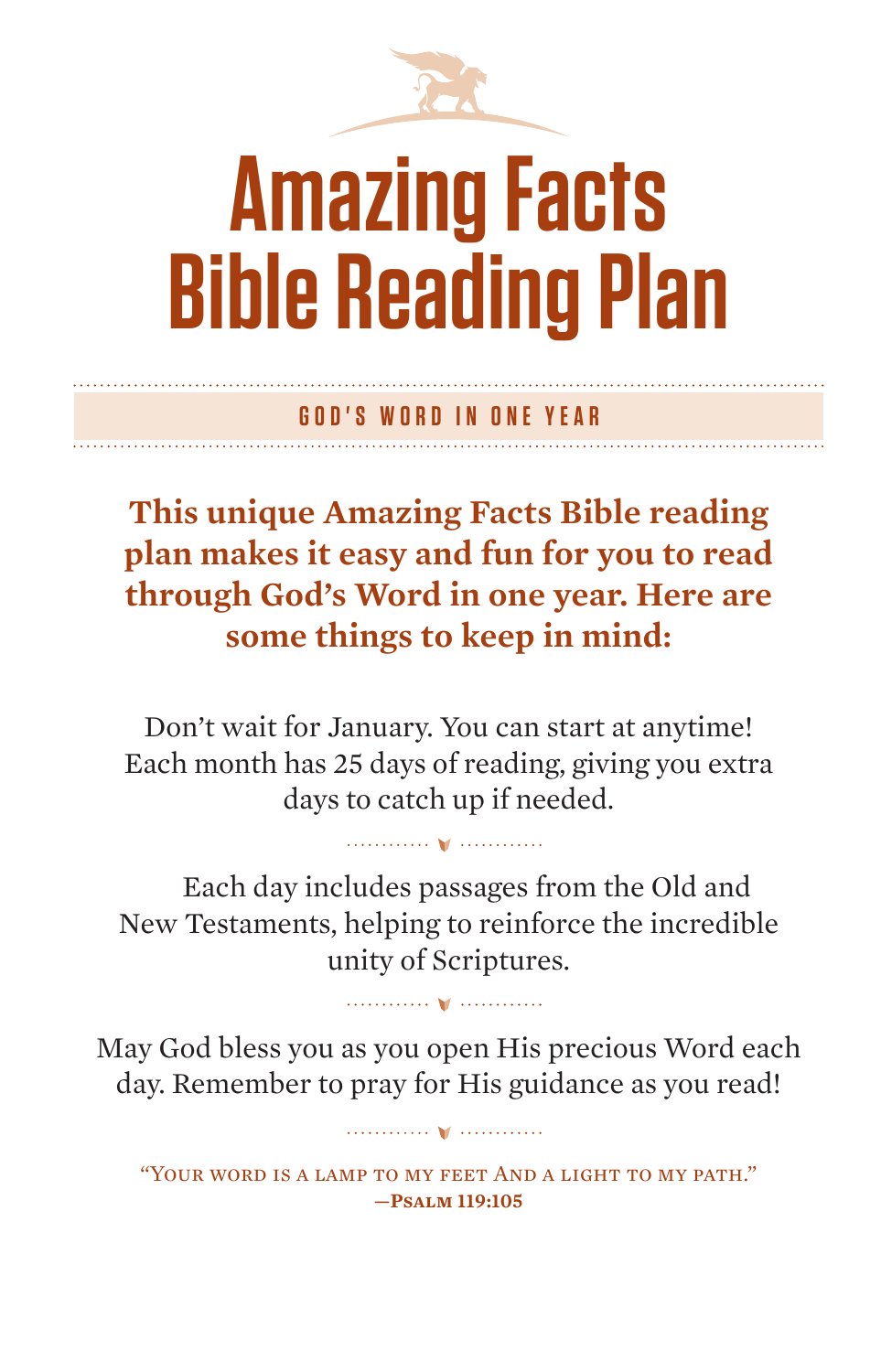## **JANUARY**

|     | <b>Old Testament</b> |                | <b>New Testament</b> |                |
|-----|----------------------|----------------|----------------------|----------------|
|     | Genesis Psalms       |                | Matthew Acts         |                |
| 1.  | $1 - 2$              | $\mathbf{1}$   | $1:1-17$             | $1:1 - 11$     |
| 2.  | $3 - 4$              | $\overline{2}$ | $1:18-25$            | $1:12 - 26$    |
| 3.  | $5 - 8$              | $\overline{3}$ | $2:1-12$             | $2:1 - 21$     |
| 4.  | $9 - 11$             | 4              | $2:13-23$            | $2:22 - 47$    |
| 5.  | $12 - 14$            | 5              | $3:1-12$             | $\overline{3}$ |
| 6.  | $15 - 17$            | 6              | $3:13-17$            | $4:1 - 22$     |
| 7.  | $18 - 20$            | $\overline{7}$ | $4:1 - 11$           | $4:23-37$      |
| 8.  | $21 - 23$            | 8              | $4:12 - 17$          | $5:1 - 16$     |
| 9.  | 24                   | 9              | $4:18-25$            | $5:17-42$      |
| 10. | $25 - 26$            | 10             | $5:1 - 12$           | 6              |
| 11. | $27 - 28$            | 11             | $5:13 - 20$          | $7:1-38$       |
| 12. | $29 - 30$            | 12             | $5:21-32$            | $7:39-60$      |
| 13. | 31                   | 13             | $5:33 - 48$          | $8:1 - 25$     |
|     | 14. 32-33            | 14             | $6:1 - 15$           | $8:26 - 40$    |
| 15. | 34-35                | 15             | $6:16 - 24$          | $9:1 - 19$     |
| 16. | 36                   | 16             | $6:25 - 34$          | $9:20 - 43$    |
| 17. | $37 - 38$            | 17             | $7:1 - 14$           | $10:1-23$      |
|     | 18. 39-40            | $18:1 - 25$    | $7:15-29$            | $10:24-48$     |
| 19. | 41                   | 18:26-50       | $8:1 - 13$           | $11:1 - 18$    |
| 20. | $42 - 43$            | 19             | $8:14-22$            | 11:19-30       |
| 21. | $44 - 45$            | 20             | $8:23-34$            | 12             |
| 22. | $46 - 47$            | 21             | $9:1 - 13$           | $13:1 - 25$    |
| 23. | 48                   | $22:1 - 11$    | $9:14-26$            | $13:26-52$     |
| 24. | 49                   | 22:12-31       | $9:27 - 38$          | 14             |
| 25. | 50                   | 23             | $10:1 - 20$          | $15:1 - 21$    |

#### **MARCH APRIL**

|        | <b>Old Testament</b> |               | <b>New Testament</b> |                 |        | <b>Old Testament</b> |               | <b>New Testament</b> |                |
|--------|----------------------|---------------|----------------------|-----------------|--------|----------------------|---------------|----------------------|----------------|
|        | <b>Numbers</b>       | <b>Psalms</b> | <b>Matthew</b>       | <b>Romans</b>   |        | Joshua               | <b>Psalms</b> | <b>Matthew</b>       | 1 Cor.         |
| 1.     | $1 - 2$              | 48            | 21:23-32             | $1:1 - 17$      | 1.     | $1 - 2$              | 72            | $1:1-8$              | $1:1-17$       |
| 2.     | $3 - 4$              | 49            | 21:33-46             | $1:18-32$       | 2.     | $3 - 5$              | 73            | $1:9 - 20$           | $1:18-3$       |
| 3.     | $5 - 6$              | 50            | $22:1 - 14$          | $\overline{2}$  | 3.     | $6 - 7$              | 74            | $1:21-34$            | $\overline{2}$ |
| 4.     | $7 - 8$              | 51            | 22:15-33             | 3               | 4.     | $8 - 9$              | 75            | $1:35-45$            | 3              |
| 5.     | $9 - 11$             | 52            | 22:34-46             | $\sqrt{4}$      | 5.     | $10 - 12$            | 76            | $2:1-12$             | $\overline{4}$ |
| 6.     | $12 - 14$            | 53            | $23:1 - 12$          | $5:1 - 11$      | 6.     | $13 - 14$            | 77            | $2:13-17$            | 5              |
| 7.     | $15 - 17$            | 54            | 23:13-24             | $5:12 - 21$     | 7.     | $15 - 17$            | 78:1-39       | $2:18-28$            | $6:1 - 11$     |
| 8.     | $18 - 20$            | 55            | 23:25-39             | $6:1 - 14$      | 8.     | $18 - 19$            | 78:40-72      | $3:1-19$             | $6:12-20$      |
| 9.     | $21 - 22$            | 56            | $24:1 - 14$          | $6:15-23$       | 9.     | $20 - 21$            | 79            | $3:20-35$            | $7:1 - 16$     |
| 10.    | $23 - 25$            | 57            | 24:15-35             | $7:1-12$        | 10.    | $22 - 23$            | 80            | $4:1 - 20$           | $7:17-40$      |
| 11.    | $26 - 27$            | 58            | 24:36-51             | $7:13-25$       | 11. 24 |                      | 81            | $4:21 - 41$          | 8              |
|        | 12. 28-30            | 59            | $25:1 - 13$          | $8:1 - 17$      |        | Judges               |               |                      |                |
|        | 13. 31-32            | 60            | 25:14-30             | $8:18-39$       |        | $12. 1-3$            | 82            | $5:1 - 20$           | $9:1 - 12$     |
|        | 14. 33-36            | 61            | 25:31-46             | $9:1 - 18$      | 13.    | $4 - 5$              | 83            | $5:21 - 43$          | $9:13-2$       |
|        | <b>Deuteronomy</b>   |               |                      |                 |        | 14. 6-7              | 84            | $6:1-13$             | $10:1 - 13$    |
|        | $15. 1-3$            | 62            | $26:1 - 16$          | $9:19-33$       | 15.8   |                      | 85            | $6:14-29$            | $10:14-3$      |
|        | 16. $4-5$            | 63            | 26:17-35             | 10 <sup>°</sup> | 16.9   |                      | 86            | $6:30-44$            | $11:1 - 16$    |
|        | $17.6 - 8$           | 64            | 26:36-56             | $11:1 - 24$     | 17.    | $10 - 12$            | 87            | $6:45-56$            | $11:17-$       |
|        | $18. 9-12$           | 65            | 26:57-75             | $11:25-36$      |        | 18. 13-15            | 88            | $7:1-23$             | $12:1 - 13$    |
| 19.    | $13 - 17$            |               |                      |                 | 19.    | 16                   | $89:1 - 18$   | $7:24-37$            | $12:14-3$      |
|        |                      | 66            | $27:1 - 10$          | $12:1-8$        | 20.    | $17-18$              | 89:19-52      | $8:1-13$             | 13             |
| 20.    | $18 - 21$            | 67            | 27:11-26             | $12:9-21$       | 21.    | 19                   | 90            | $8:14-21$            | $14:1 - 2!$    |
| 21.    | $22 - 26$            | 68            | 27:27-44             | 13              |        | 22. 20-21            | 91            | $8:22 - 30$          | $14:26-4$      |
|        | 22. 27-28            | $69:1 - 18$   | 27:46-56             | 14              |        | Ruth                 |               |                      |                |
| 23.    | 29-31                | 69:19-36      | 27:57-66             | $15:1 - 13$     | 23.1   |                      | 92            | $8:31-38$            | $15:1-2$       |
| 24. 32 |                      | 70            | $28:1 - 10$          | $15:14-33$      |        | $24.2 -3$            | 93            | $9:1 - 13$           | $15:29-$       |
|        | 25. 33-34            | 71            | 28:11-20             | 16              | 25.4   |                      | 94            | $9:14-32$            | 16             |

#### **FEBRUARY**

 $\overline{\ldots}$ 

|     | Old Testament<br><b>Exodus</b> | Psalms      | <b>New Testament</b><br>Matthew | Acts        |
|-----|--------------------------------|-------------|---------------------------------|-------------|
|     |                                |             |                                 |             |
| 1.  | $1 - 3$                        | 24          | $10:21-42$                      | 15:22-41    |
| 2.  | $4 - 6$                        | 25          | $11:1 - 19$                     | $16:1 - 15$ |
| 3.  | $7 - 9$                        | 26          | $11:20-30$                      | 16:16-40    |
| 4.  | $10 - 12$                      | 27          | $12:1 - 21$                     | $17:1 - 15$ |
| 5.  | $13 - 15$                      | 28          | $12:22-37$                      | $17:16-34$  |
| 6.  | $16 - 18$                      | 29          | 12:38-50                        | $18:1 - 17$ |
| 7.  | $19 - 20$                      | 30          | $13:1-23$                       | 18:18-28    |
| 8.  | $21 - 23$                      | 31          | 13:24-43                        | $19:1 - 22$ |
| 9.  | $24 - 26$                      | 32          | 13:44-58                        | $19:23-41$  |
| 10. | $27-29$                        | 33          | $14:1 - 21$                     | $20:1 - 12$ |
| 11. | $30 - 31$                      | 34          | $14:22 - 36$                    | $20:13-38$  |
|     | $12.32-33$                     | 35          | $15:1 - 20$                     | $21:1 - 26$ |
|     | 13. 34                         | 36          | $15:21-39$                      | $21:27-40$  |
|     | 14. 35-37                      | $37:1 - 22$ | $16:1-12$                       | $22 -$      |
|     | 15. 38-40                      | $37:23-40$  | $16:13-28$                      | $23:1 - 11$ |
|     | <b>Leviticus</b>               |             |                                 |             |
| 16. | $1 - 4$                        | 38          | $17:1 - 13$                     | $23:12-35$  |
|     | $17.5 - 7$                     | 39          | $17:14-27$                      | 24          |
|     | $18.8 - 10$                    | 40          | $18:1 - 14$                     | $25:1 - 12$ |
|     | 19. 11-13                      | 41          | 18:15-35                        | $25:13-27$  |
| 20. | $14 - 15$                      | 42          | $19:1 - 15$                     | $26:1 - 18$ |
| 21. | $16 - 17$                      | 43          | $19:16-30$                      | 26:19-32    |
| 22. | $18 - 20$                      | 44          | $20:1 - 16$                     | $27:1 - 26$ |
| 23. | $21 - 23$                      | 45          | $20:17-34$                      | $27:27-44$  |
|     | 24. 24-25                      | 46          | $21:1 - 11$                     | $28:1 - 16$ |
| 25. | $26 - 27$                      | 47          | 21:12-22                        | 28:17-31    |
|     |                                |             |                                 |             |

|     | <b>Old Testament</b> |             | <b>New Testament</b> |                |
|-----|----------------------|-------------|----------------------|----------------|
|     | Joshua               | Psalms      | <b>Matthew</b>       | 1 Cor.         |
| 1.  | $1 - 2$              | 72          | $1:1-8$              | $1:1-17$       |
| 2.  | $3 - 5$              | 73          | $1:9-20$             | $1:18-31$      |
| 3.  | $6 - 7$              | 74          | $1:21-34$            | $\overline{2}$ |
| 4.  | $8 - 9$              | 75          | $1:35-45$            | $\overline{3}$ |
| 5.  | $10 - 12$            | 76          | $2:1-12$             | $\overline{4}$ |
| 6.  | $13 - 14$            | 77          | $2:13-17$            | 5              |
| 7.  | $15 - 17$            | 78:1-39     | $2:18-28$            | $6:1 - 11$     |
| 8.  | $18 - 19$            | 78:40-72    | $3:1-19$             | $6:12 - 20$    |
| 9.  | $20 - 21$            | 79          | $3:20-35$            | $7:1 - 16$     |
| 10. | $22 - 23$            | 80          | $4:1 - 20$           | $7:17 - 40$    |
| 11. | 24                   | 81          | $4:21 - 41$          | 8              |
|     | Judges               |             |                      |                |
| 12. | $1 - 3$              | 82          | $5:1 - 20$           | $9:1 - 12$     |
|     | $13.4 - 5$           | 83          | $5:21 - 43$          | $9:13-27$      |
| 14. | $6 - 7$              | 84          | $6:1-13$             | $10:1 - 13$    |
| 15. | 8                    | 85          | $6:14-29$            | 10:14-33       |
| 16. | $\overline{9}$       | 86          | $6:30-44$            | $11:1 - 16$    |
| 17. | $10 - 12$            | 87          | $6:45-56$            | 11:17-34       |
| 18. | $13 - 15$            | 88          | $7:1-23$             | $12:1 - 13$    |
| 19. | 16                   | $89:1 - 18$ | $7:24-37$            | 12:14-31       |
| 20. | $17-18$              | 89:19-52    | $8:1-13$             | 13             |
| 21. | 19                   | 90          | $8:14-21$            | $14:1 - 25$    |
| 22. | $20 - 21$            | 91          | $8:22 - 30$          | 14:26-40       |
|     | <b>Ruth</b>          |             |                      |                |
| 23. | $\mathbf{1}$         | 92          | $8:31-38$            | $15:1-2$       |
| 24. | $2 - 3$              | 93          | $9:1 - 13$           | 15:29-58       |
| 25. | $\overline{4}$       | 94          | $9:14-32$            | 16             |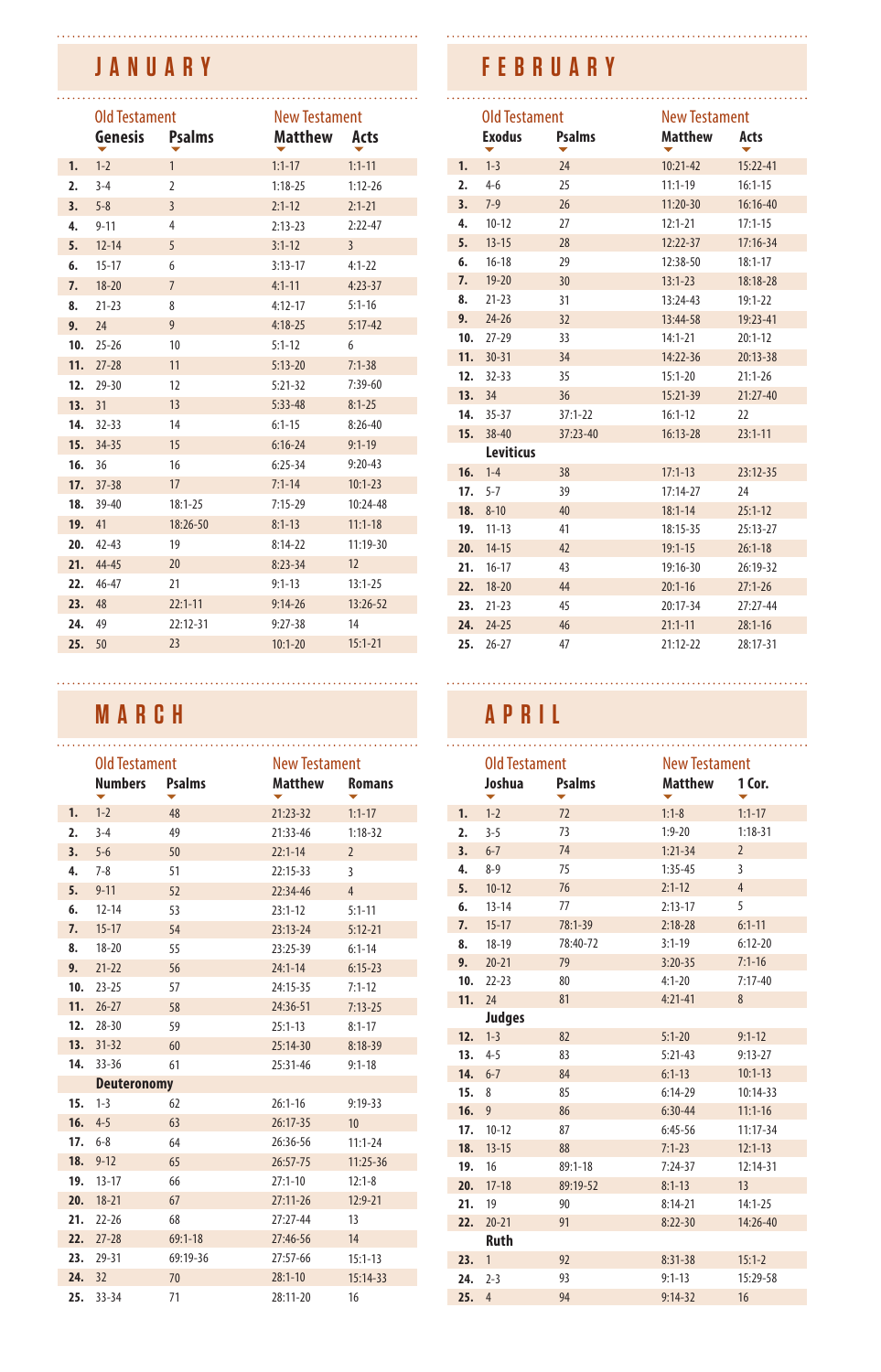#### **MAY**

|     | <b>Old Testament</b> |            | <b>New Testament</b> |                |
|-----|----------------------|------------|----------------------|----------------|
|     | 1 Samuel Psalms      |            | Mark                 | 2 Cor.         |
| 1.  | $1 - 2$              | 95         | $9:33-50$            | $1:1 - 11$     |
| 2.  | $3 - 5$              | 96         | $10:1 - 16$          | $1:12 - 24$    |
| 3.  | $6 - 8$              | 97         | $10:17 - 34$         | $\overline{2}$ |
| 4.  | $9 - 10$             | 98         | 10:35-52             | 3              |
| 5.  | $11-13$              | 99         | $11:1 - 11$          | $\overline{4}$ |
|     | 6. 14                | 100        | $11:12-26$           | 5              |
| 7.  | $15 - 16$            | 101        | $11:27-33$           | 6              |
| 8.  | $17 - 18$            | 102        | $12:1 - 12$          | $\overline{7}$ |
| 9.  | $19 - 20$            | 103        | $12:13-27$           | 8              |
|     | $10.21-23$           | 104        | 12:28-34             | 9              |
| 11. | 24-25                | 105        | 12:35-44             | 10             |
|     | 12. 26-28            | $106:1-23$ | $13:1 - 13$          | $11:1 - 15$    |
| 13. | 29-31                | 106:24-48  | $13:14-31$           | $11:16-33$     |
|     | 2 Samuel             |            |                      |                |
| 14. | $1 - 2$              | 107        | $13:32-37$           | $12:1 - 10$    |
|     | $15.3 - -4$          | 108        | $14:1 - 11$          | $12:11 - 21$   |
| 16. | $5 - 7$              | 109        | 14:12-31             | 13             |
|     |                      |            |                      | Galatians      |
| 17. | $8 - 10$             | 110        | 14:32-42             | $\mathbf{1}$   |
| 18. | $11 - 12$            | 111        | 14:43-52             | $\overline{2}$ |
| 19. | 13                   | 112        | $14:53-65$           | $3:1 - 14$     |
| 20. | $14-15$              | 113        | 14:66-72             | $3:15-29$      |
| 21. | $16-17$              | 114        | $15:1 - 15$          | $4:1 - 20$     |
| 22. | 18-19                | 115        | 15:16-32             | $4:21 - 31$    |
| 23. | $20 - 21$            | 116        | $15:33 - 41$         | $5:1-12$       |
| 24. | 22                   | 117        | 15:42-47             | $5:13-26$      |
| 25. | $23 - 24$            | 118        | 16                   | 6              |

|             | Old Testament |               | <b>New Testament</b> |              |             | <b>Old Testament</b>    |                             | <b>New Testament</b>   |                |
|-------------|---------------|---------------|----------------------|--------------|-------------|-------------------------|-----------------------------|------------------------|----------------|
|             | 1 Chron.      | <b>Psalms</b> | Luke                 | Col.         |             | Ezra                    | <b>Proverbs</b>             | Luke                   | 11<br>۰        |
| 1.          | $1 - 2$       | 123-124       | $7:11 - 17$          | $1:1 - 14$   | 1.          | $1 - 2$                 | $\mathbf{1}$                | $13:1-9$               | 1:1            |
| 2.          | $3 - 4$       | 125           | $7:18-35$            | $1:15-29$    | 2.          | $\overline{\mathbf{3}}$ | $\overline{2}$              | 13:10-21               | 1:1            |
| 3.          | $5 - 6$       | 126           | $7:36-50$            | $2:1-7$      | 3.          | $4 - 5$                 | $\overline{3}$              | 13:22-35               | $\overline{2}$ |
| 4.          | $7-9$         | 127           | $8:1 - 15$           | $2:8-15$     | 4.          | 6                       | 4                           | $14:1 - 14$            | 3:1            |
| 5.          | $10 - 11$     | 128           | $8:16 - 25$          | $2:16-23$    | 5.          | $\overline{7}$          | 5                           | 14:15-24               | 3:1            |
| 6.          | $12 - 14$     | 129           | $8:26-39$            | $3:1 - 14$   | 6.          | 8                       | 6                           | 14:25-35               | $\overline{4}$ |
| 7.          | $15 - 16$     | 130-131       | $8:40-56$            | $3:15-25$    | 7.          | $\mathbf{q}$            | $\overline{7}$              | $15:1 - 10$            | 5:1            |
| 8.          | $17 - 19$     | 132           | $9:1 - 17$           | $4:1-9$      | 8.          | 10                      | 8                           | 15:11-32               | 5:1            |
| 9.          | $20 - 22$     | 133-134       | $9:18-27$            | $4:10-18$    |             | <b>Nehemiah</b>         |                             |                        |                |
|             |               |               |                      | 1 Thess.     | 9.          | $1 - 2$                 | 9                           | $16:1-9$               | 6:1            |
| 10.         | $23 - 25$     | 135           | $9:28-36$            | $\mathbf{1}$ | 10.3        |                         | $10:1 - 16$                 | $16:10-18$             | 6:1            |
| 11.         | $26 - 28$     | 136           | $9:37-50$            | $2:1-9$      |             |                         |                             |                        | 21             |
| 12. 29      |               | 137           | $9:51-62$            | $2:10-20$    |             | $11.4 - 5$              | $10:17 - 32$                | 16:19-31               | 1:1            |
|             | 2 Chron.      |               |                      |              | 12.<br>13.7 | 6                       | $11:1 - 15$<br>$11:16 - 31$ | $17:1 - 10$            | 1:8<br>2:1     |
|             |               |               |                      |              | 14.         | 8                       | $12:1 - 14$                 | $17:11-19$             |                |
| $13. 1-2$   |               | 138           | $10:1 - 16$          | $3:1-6$      | 15.9        |                         | 12:15-28                    | 17:20-37<br>$18:1 - 8$ | 2:1<br>3:1     |
| 14.         | $3 - 5$       | 139           | $10:17 - 24$         | $3:7-13$     | 16.         | 10                      | $13:1-12$                   | 18:9-17                | 3:1            |
| $15.6 - -7$ |               | 140           | $10:25 - 37$         | $4:1 - 10$   |             | 17. 11                  | $13:13-25$                  | 18:18-30               | 4              |
| 16.         | $8 - 9$       | 141           | 10:38-42             | $4:11 - 18$  |             |                         |                             |                        | Tit            |
| 17.         | $10 - 12$     | 142           | $11:1-13$            | $5:1 - 11$   | 18.         | 12                      | $14:1 - 18$                 | 18:31-43               | 1:1            |
| 18.         | $13 - 16$     | 143           | $11:14-28$           | $5:12 - 28$  | 19.         | 13                      | 14:19-35                    | $19:1 - 10$            | 1:1            |
|             |               |               |                      | 2 Thess.     |             | <b>Esther</b>           |                             |                        |                |
|             | 19. 17-19     | 144           | 11:29-36             | $1:1 - 7$    | 20.         | $\overline{1}$          | $15:1 - 17$                 | 19:11-27               | 2:1            |
| 20.         | $20 - 21$     | 145           | 11:37-54             | $1:8-12$     | 21.2        |                         | $15:18-33$                  | 19:28-38               | 2:1            |
| 21.         | $22 - 24$     | 146           | $12:1 - 12$          | $2:1-12$     | 22.         | $3 - 4$                 | $16:1 - 16$                 | 19:39-48               | 3:1            |
|             | $22.25 - 27$  | 147           | $12:13-21$           | $2:13-17$    |             | $23.5 - 6$              | 16:17-33                    | $20:1-8$               | 3:9            |
| 23.         | $28 - 29$     | 148           | $12:22 - 34$         | $3:1-5$      |             |                         |                             |                        | Pł             |
| 24.         | $30 - 33$     | 149           | $12:35 - 48$         | $3:6 - 13$   |             | $24.7 - 8$              | $17:1 - 14$                 | $20:9-19$              | 1:1            |
|             | 25. 34-36     | 150           | 12:49-59             | $3:14-18$    |             | 25. 9-10                | $17:15 - 28$                | 20:20-26               | 1:1            |

### **JUNE**

|                  | <b>Old Testament</b> |               | <b>New Testament</b> |                    |
|------------------|----------------------|---------------|----------------------|--------------------|
|                  | 1 Kings              | <b>Psalms</b> | Luke                 | <b>Ephesians</b>   |
| 1.               | $\mathbf{1}$         | $119:1-8$     | $1:1-25$             | $1:1 - 14$         |
| $\overline{2}$ . | $2 - 3$              | 119:9-16      | $1:26-38$            | $1:15-23$          |
| 3.               | $4 - 5$              | 119:17-24     | 1:39-56              | $2:1 - 10$         |
| 4.               | $6 - 7$              | 119:25-32     | $1:57-66$            | $2:11-22$          |
| 5.               | 8                    | 119:33-40     | $1:67 - 80$          | $3:1-13$           |
| 6.               | $9 - 10$             | 119:41-48     | $2:1 - 20$           | $3:14-21$          |
| 7.               | 11                   | 119:49-56     | $2:21 - 40$          | $4:1 - 16$         |
| 8.               | 12                   | 119:57-64     | $2:41-52$            | $4:17 - 24$        |
| 9.               | $13 - 14$            | 119:65-72     | $3:1 - 20$           | $4:25-32$          |
| 10.              | $15 - 16$            | 119:73-80     | $3:21-38$            | $5:1 - 21$         |
|                  | 11. 17-18            | 119:81-88     | $4:1 - 12$           | $5:22-33$          |
|                  | 12. 19-20            | 119:89-96     | $4:13-30$            | $6:1-9$            |
| 13.              | $21 - 22$            | 119:97-104    | $4:31-37$            | $6:10 - 24$        |
|                  | 2 Kings              |               |                      | <b>Philippians</b> |
| 14.              | $1 - 3$              | 119:105-112   | $4:38 - 44$          | $1:1 - 11$         |
| 15.              | $4 - 5$              | 119:113-120   | $5:1 - 11$           | $1:12 - 20$        |
| 16.              | $6 - 7$              | 119:121-128   | 5:12:16              | $1:21-30$          |
|                  | $17.8-9$             | 119:129-136   | $5:17-26$            | $2:1 - 11$         |
| 18.              | $10 - 11$            | 119:137-144   | $5:27-32$            | $2:12-18$          |
| 19.              | $12 - 13$            | 119:145-152   | $5:33-39$            | $2:19-30$          |
| 20.              | $14 - 15$            | 119:153-160   | $6:1 - 16$           | $3:1-9$            |
|                  | 21. 16-17            | 119:161-168   | $6:17-26$            | $3:10-14$          |
| 22.              | $18 - 19$            | 119:169-176   | $6:27-36$            | $3:15-21$          |
| 23.              | $20 - 21$            | 120           | $6:37-42$            | $4:1 - 7$          |
| 24.              | $22 - 23$            | 121           | $6:43-49$            | $4:8-13$           |
| 25.              | $24 - 25$            | 122           | $7:1 - 10$           | $4:14-23$          |

## **JULY AUGUST**

| Old Testament |               | <b>New Testament</b> |              |    |                              | <b>Old Testament</b>        | <b>New Testament</b>  |                      |
|---------------|---------------|----------------------|--------------|----|------------------------------|-----------------------------|-----------------------|----------------------|
| 1 Chron.      | <b>Psalms</b> | Luke                 | Col.         |    | Ezra<br>٠                    | <b>Proverbs</b>             | Luke                  | 1 Timothy            |
| $1 - 2$       | 123-124       | $7:11 - 17$          | $1:1 - 14$   | 1. | $1 - 2$                      | $\mathbf{1}$                | $13:1-9$              | $1:1 - 11$           |
| $3 - 4$       | 125           | $7:18-35$            | $1:15-29$    | 2. | $\overline{\mathbf{3}}$      | 2                           | 13:10-21              | $1:12 - 20$          |
| $5 - 6$       | 126           | $7:36-50$            | $2:1 - 7$    | 3. | $4 - 5$                      | $\overline{3}$              | 13:22-35              | $\overline{2}$       |
| $7-9$         | 127           | $8:1 - 15$           | $2:8 - 15$   | 4. | 6                            | 4                           | $14:1 - 14$           | $3:1 - 10$           |
| $10 - 11$     | 128           | $8:16-25$            | $2:16-23$    | 5. | $\overline{7}$               | 5                           | 14:15-24              | $3:11-16$            |
| $12 - 14$     | 129           | $8:26-39$            | $3:1 - 14$   | 6. | 8                            | 6                           | 14:25-35              | $\overline{4}$       |
| $15 - 16$     | 130-131       | $8:40-56$            | $3:15-25$    | 7. | $\mathbf{q}$                 | $\overline{7}$              | $15:1 - 10$           | $5:1 - 15$           |
| $17-19$       | 132           | $9:1 - 17$           | $4:1-9$      | 8. | 10                           | 8                           | 15:11-32              | $5:16-25$            |
| $20 - 22$     | 133-134       | $9:18-27$            | $4:10-18$    |    | <b>Nehemiah</b>              |                             |                       |                      |
|               |               |                      | 1 Thess.     | 9. | $1 - 2$                      | 9                           | $16:1-9$              | $6:1 - 10$           |
|               |               |                      | $\mathbf{1}$ |    | 10.3                         | $10:1 - 16$                 | $16:10-18$            | $6:11 - 21$          |
| $23 - 25$     | 135           | $9:28-36$            |              |    |                              |                             |                       | 2 Timothy            |
| $26 - 28$     | 136           | $9:37-50$            | $2:1-9$      |    | $11.4 - 5$                   | $10:17 - 32$                | 16:19-31              | $1:1 - 7$            |
| 29            | 137           | $9:51-62$            | $2:10-20$    |    | 12.<br>6                     | $11:1 - 15$                 | $17:1 - 10$           | $1:8-18$             |
| 2 Chron.      |               |                      |              |    | 13.7                         | $11:16 - 31$                | $17:11 - 19$          | $2:1-13$             |
| $1 - 2$       | 138           | $10:1 - 16$          | $3:1-6$      |    | 14. 8                        | $12:1 - 14$                 | 17:20-37              | $2:14-26$            |
| $3 - 5$       | 139           | 10:17-24             | $3:7-13$     |    | 15.9                         | $12:15-28$                  | $18:1 - 8$            | $3:1-9$              |
| $6 - 7$       | 140           | $10:25 - 37$         | $4:1 - 10$   |    | 16.<br>10                    | $13:1-12$                   | $18:9 - 17$           | $3:10-17$            |
| $8 - 9$       | 141           | 10:38-42             | $4:11 - 18$  |    | 17. 11                       | $13:13-25$                  | 18:18-30              | $\overline{4}$       |
| $10 - 12$     | 142           | $11:1-13$            | $5:1 - 11$   |    |                              |                             |                       | <b>Titus</b>         |
| $13 - 16$     | 143           | $11:14-28$           | $5:12 - 28$  |    | 12<br>18.                    | $14:1 - 18$                 | 18:31-43              | $1:1-9$              |
|               |               |                      | 2 Thess.     |    | 13<br>19.                    | 14:19-35                    | $19:1 - 10$           | $1:10-16$            |
| $17 - 19$     | 144           | 11:29-36             | $1:1 - 7$    |    | <b>Esther</b>                |                             |                       |                      |
| $20 - 21$     | 145           | 11:37-54             | $1:8-12$     |    | 20.<br>$\mathbf{1}$          | $15:1 - 17$                 | 19:11-27              | $2:1 - 10$           |
| $22 - 24$     | 146           | $12:1 - 12$          | $2:1-12$     |    | $\overline{2}$<br>21.        | $15:18-33$                  | 19:28-38              | $2:11 - 15$          |
| $25 - 27$     | 147           | $12:13-21$           | $2:13-17$    |    | 22.<br>$3 - 4$<br>$23.5 - 6$ | $16:1 - 16$                 | 19:39-48              | $3:1-8$              |
| $28 - 29$     | 148           | 12:22-34             | $3:1-5$      |    |                              | $16:17-33$                  | $20:1-8$              | $3:9-15$<br>Philemon |
| $30 - 33$     | 149           |                      |              |    | $24.7 - 8$                   |                             |                       |                      |
|               |               | 12:35-48             | $3:6-13$     |    | $25.9 - 10$                  | $17:1 - 14$<br>$17:15 - 28$ | $20:9-19$<br>20:20-26 | $1:1 - 11$           |
| 34-36         | 150           | 12:49-59             | $3:14-18$    |    |                              |                             |                       | $1:12-25$            |